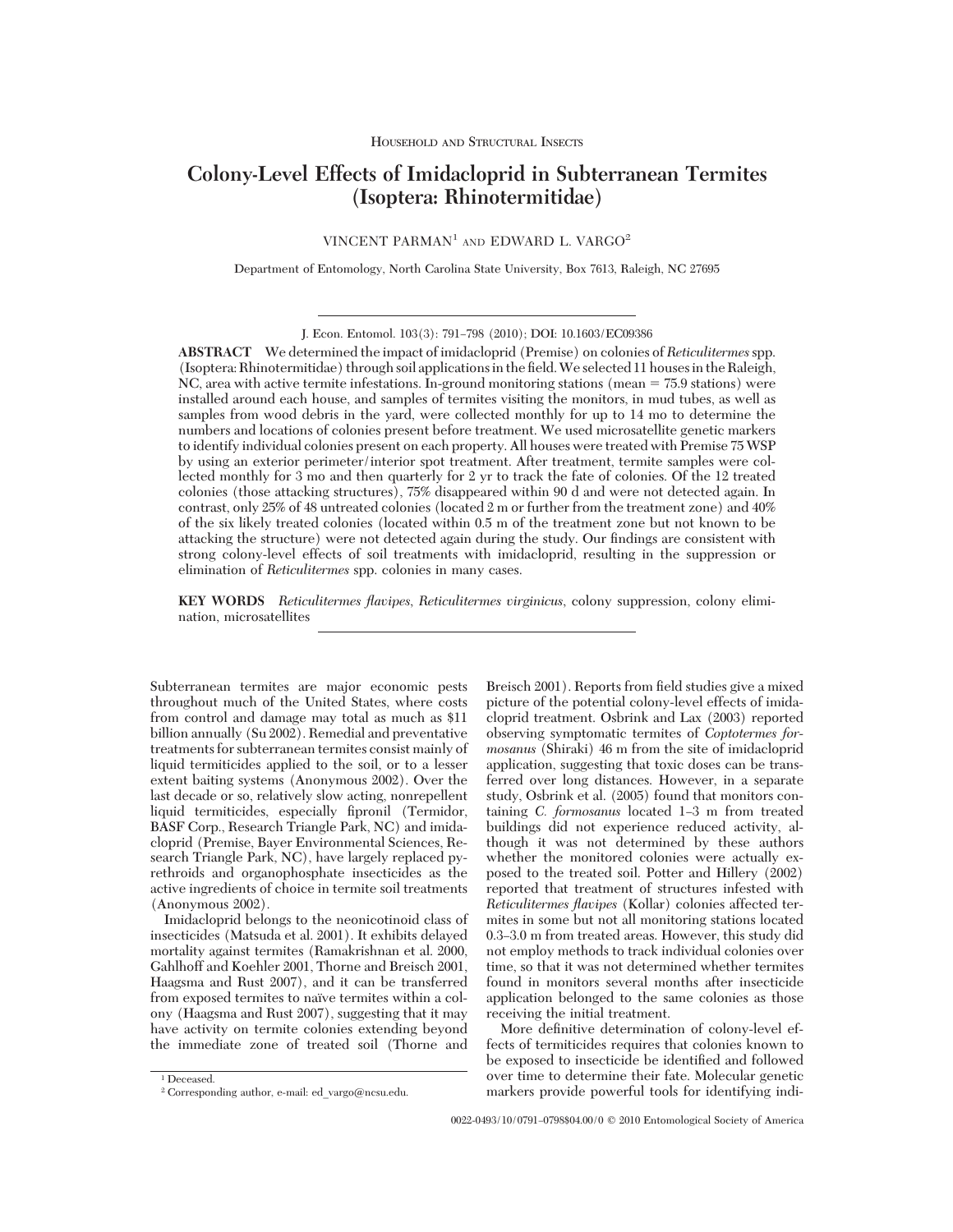| Property      | Construction type               | Length of<br>pretreatment<br>monitoring<br>period $(d)$ | No.<br>monitors | No. times<br>sampled | No. samples<br>collected | No. colonies<br>in house | Total no.<br>colonies<br>detected on<br>property | Total no.<br>colonies<br>per ha |
|---------------|---------------------------------|---------------------------------------------------------|-----------------|----------------------|--------------------------|--------------------------|--------------------------------------------------|---------------------------------|
| <b>BU</b>     | Crawl space                     | 265                                                     | 82              | 10                   | 29                       |                          |                                                  | 43.2                            |
| <b>CH</b>     | Crawl space                     | 231                                                     | 62              |                      | 21                       | 2                        | $\overline{2}$                                   | 29.1                            |
| LC            | Crawl space                     | 296                                                     | 58              | 6                    | 17                       |                          | 6                                                | 123.6                           |
| PE            | Crawl space                     | 296                                                     | 114             | 8                    | 55                       |                          | 9                                                | 23.9                            |
| RI            | Mixed, crawl space,<br>basement | 318                                                     | 79              | 7                    | 17                       |                          | $\overline{5}$                                   | 28.7                            |
| RB            | Crawl space                     | 160                                                     | 82              | 5                    | 41                       |                          | 5                                                | 17.9                            |
| SO.           | Basement                        | 415                                                     | 89              | 12                   | 105                      |                          | 4                                                | 89.9                            |
| <b>SA</b>     | Floating slab                   | 216                                                     | 72              | 4                    | 33                       |                          | 6                                                | 74.1                            |
| TH            | Crawl space                     | 244                                                     | 60              | 5                    | 20                       |                          | 6                                                | 67.4                            |
| <b>WM</b>     | Crawl space                     | 276                                                     | 59              | 5                    | 18                       |                          | 6                                                | 87.2                            |
| WP            | Crawl space                     | 431                                                     | 78              | 13                   | 65                       |                          | 15                                               | 185.3                           |
| Mean $\pm$ SD |                                 | $286.2 \pm 80.6$                                        | $75.9 \pm 16.7$ | $7.5 \pm 3.0$        | $38.3 \pm 27.4$          | $1.1 \pm 0.3$            | $6.5 \pm 3.3$                                    | $70.0 \pm 50.8$                 |

**Table 1. Characteristics of study properties and pretreatment sampling period**

vidual colonies and tracking them over time (Vargo and Husseneder 2009). Microsatellite markers have been used to successfully identify and track colonies after bait treatment over periods of 3-4 yr in Reticu*litermes*spp. (Vargo 2003, Thoms et al. 2009) and in *C. formosanus* (Aluko and Husseneder 2007).

The objective of this study was to determine whether colonies of subterranean termites that were infesting houses would be eliminated by applications of imidacloprid (Premise). To accomplish this aim, we conducted a study on residential properties located in the Raleigh, NC area with active structural infestations of *Reticulitermes* spp. We first identified the colonies attacking the structures as well as other colonies located on the property and then treated the houses using an exterior perimeter/interior spot treatment application.We tracked the fate of colonies over a 2-yr period. Our results suggest that field applications of imidacloprid have strong colony-level effects on *Reticulitermes* spp., leading to colony suppression and possible colony elimination in most cases.

## **Materials and Methods**

**Study Houses.** Eleven residential structures in and around Raleigh, Wake County, NC, with active subterranean termite infestations were selected for this study. Of these structures, 10 were stand alone single family dwellings and one was part of a four unit building. These houses are a subset of the 20 houses reported on by Parman and Vargo (2008) as part of a study of species abundance and population density of subterranean termite colonies on residential properties in central North Carolina. The 11 houses in the current study averaged  $634 \text{ m}^2 (2,578 \text{ feet}^2) \pm \text{SD} 58.9$ m2 (634 feet<sup>2</sup>), ranging from 176 to 376 m<sup>2</sup> (1,830 – 4,051 feet<sup>2</sup>). Construction type varied somewhat (Table 1): eight houses had crawl spaces, one house had a basement, one house had a mixed basement/crawl space, and one house had a floating slab.

Monitoring stations were installed around the structures and in the yard areas between 10 April 2002 and 15 October 2003. For each property, we installed the monitors either in a single day or over two consecutive days. We constructed monitoring stations from 6-cmdiameter polyvinyl chloride (PVC) pipe cut to 30-cm lengths with two grooves cut halfway up the tubes. Inside the tubes, we placed two pieces of 20-cm-long strips of pine that were in direct contact with the soil. The stations were inserted into prebored holes and covered at ground level with a PVC cap. On average, we installed  $75.9 \pm SD$  of 16.7 (range, 58-114) monitors per residence. We placed the monitors in concentric rings around the house (Figs. 1 and 2). The inner ring was located  $\approx 0.5$  m from the foundation wall and placed  $2-6$  m apart. We installed an outer ring of monitors  $\approx$ 6 m away from the first ring of monitors, and occasionally, we also installed a third ring of monitors  $\approx$ 6 m beyond the second ring. In one case (property WP), wooden survey stakes were placed as accessory monitors under a deck and inside the crawl space.

**Pretreatment Termite Sampling.** Monitors were checked monthly for the presence of termites a mean of  $7.5 \pm 3.0$  times over a period of  $9.5 \pm 2.7$  mo (range, 5.3Ð14.4) before treatment. Mud tubes and any infested wood in the structure were also inspected for termites. "Natural areas," i.e., other areas in the yard containing wood debris, stumps, wood piles, and so on, also were checked at least twice before treatment. Termite workers and, when present, soldiers were collected from mud tubes, monitoring stations, and wood debris, put into vials containing 95% ethanol and stored at  $-20^{\circ}$ C until DNA extraction. On average,  $38.3 \pm 27.4$  pretreatment samples were collected per property. A final sample was collected either the day of treatment or the day before treatment. As described below, we genotyped the pretreatment samples to determine colony affiliations, and we then constructed maps showing the locations of all active colonies detected on the properties (e.g., Figs. 1 and 2).

**Treatment.** Termiticide was applied by a commercial licensed pest management professional using Premise 75WSP at the label rate of 0.05%. We applied an exterior perimeter/interior spot treatment according to current label instructions. The exterior was treated with the standard rod and trench method around foundation walls, including drilling of slabs,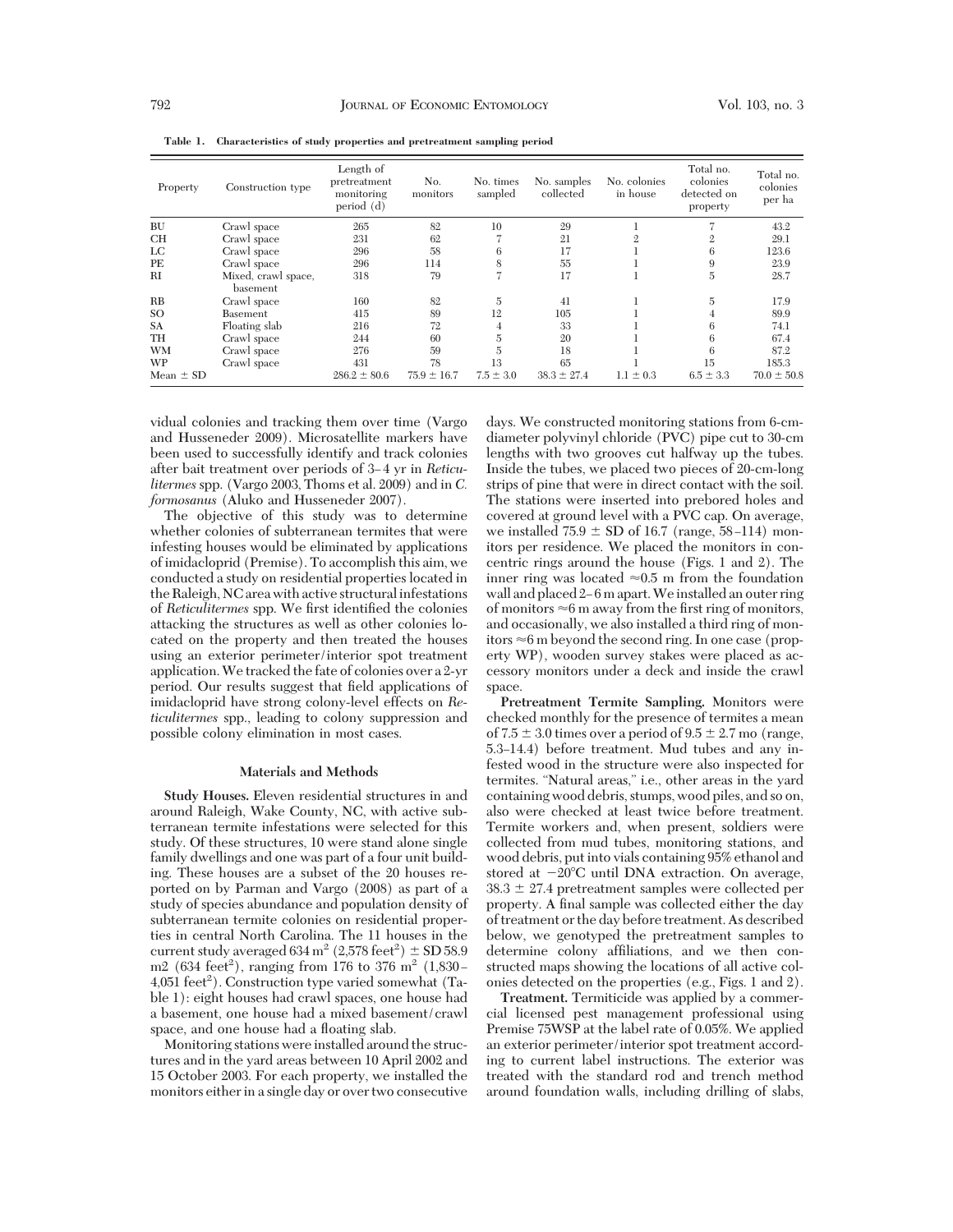

**Fig. 1.** Locations and observed foraging areas of subterranean termite colonies around property BU before treatment and at two time points after treatment. Small open circles represent in-ground monitoring stations; small open squares represent wooden stake monitors. The *R*. *flavipes* colony infesting the structure is shown in black. Arrows indicate colonies that were present before treatment and were found again at the latter time points.*R*. *flavipes* colonies are shown in black and gray; *R*. *virginicus* are shown in white.

walkways and porches where appropriate. The interior areas around active mud tubes or other signs of termite activity were treated as specified on the label by soil treatment and, where appropriate, drilling hollow blocks.



**Fig. 2.** Locations and observed foraging areas of subterranean termite colonies around property SA before treatment and at two time points after treatment. Small open circles represent in-ground monitoring stations. The colony infesting the structure is shown in black. Gray denotes other colonies found on the property. Arrowsindicate colonies that were present before treatment and were found again at the latter time points. All colonies at this property were determined to be *R*. *flavipes*.

**Posttreatment Termite Sampling.** Each property was monitored for at least 2 yr after treatment according to the following schedule. After treatment, monitors and mud tubes were checked for the presence of living termites weekly for 4 wk, then monthly for 6 mo,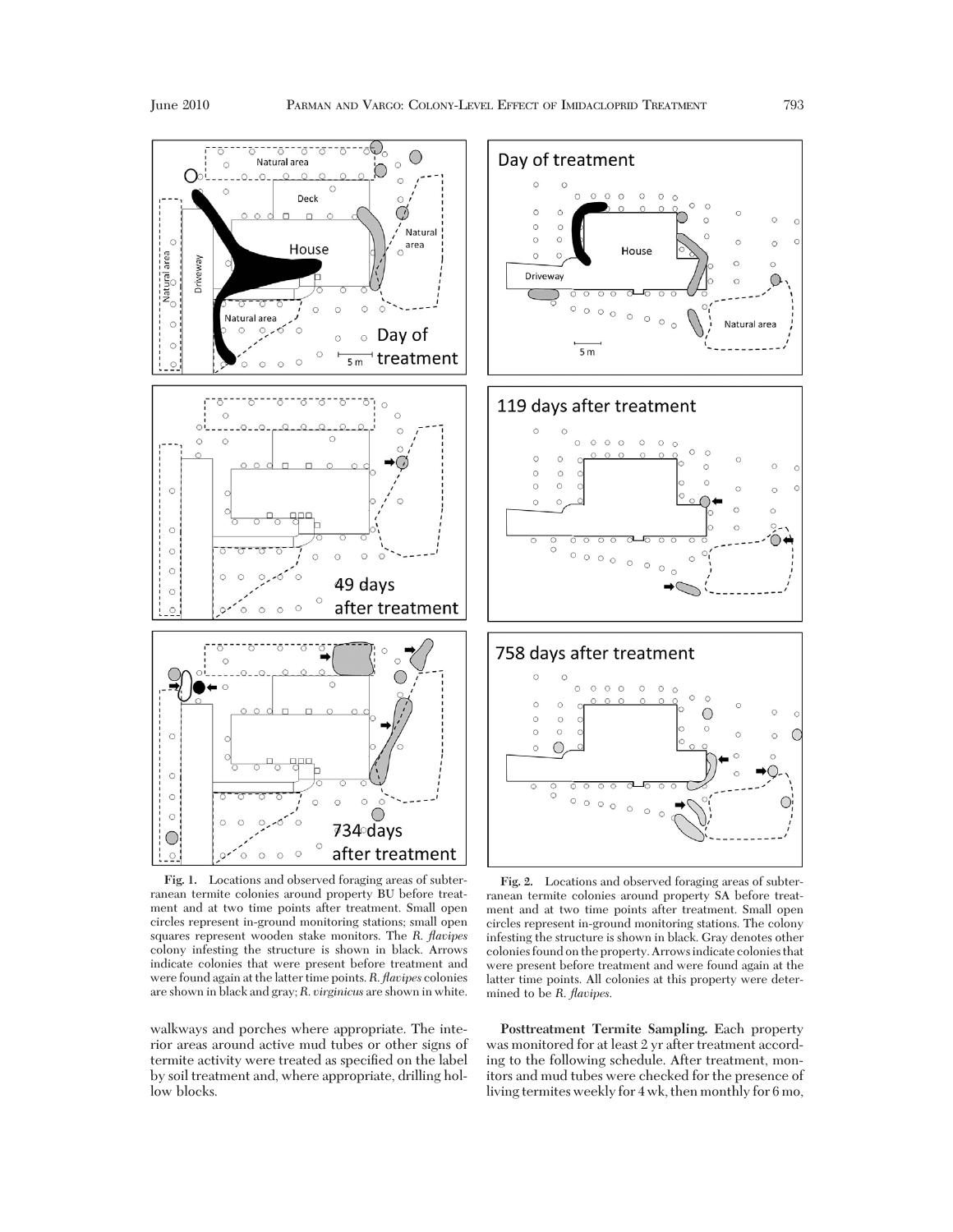after which time they were checked quarterly for an additional 1.5 yr. We followed this schedule as closely as possible, but in some cases the sample schedule was shifted by a month or so. The sample collected closest to the 90-d time period (range,  $49-105$  d) was taken to represent this date. Natural areas were sampled semiannually for the duration of the study. Samples of termites present were collected and held in vials containing 95% ethanol at  $-20^{\circ}$ C until DNA extraction.

As a measure of overall termite activity over the course of the study, the number of monitors with active termites present was totaled for each property at the following time points: day of treatment (assessed before the treatment was applied),  $\approx 90$  d after treatment and  $\approx 730$  d (2 yr) after treatment. Termite presence at these time points provided a snap shot of termite activity before treatment, 90 d posttreatment, at which time all structures were free of termite infestations, and at the end of the 2-yr study period.

**DNA Analysis for Termite Colony Affiliation.** Genomic DNA was extracted from whole termite bodies using either the DNeasy kit (QIAGEN, Valencia, CA) or a modification of the Gentra PureGene kit (Gentra Systems, Inc., Minneapolis, MN). We identified samples to species using the polymerase chain reaction (PCR)-restriction fragment length polymorphism method of Szalanski et al. (2003) on a portion of the cytochrome oxidase II (COII) gene. The pretreatment samples were genotyped at 10 microsatellite loci: *Rf 24-2, Rf 21-1, Rf 15-2, Rf 6-1, Rf 5-10,* and *Rf 1-3* (Vargo 2000), and *Rs 16, Rs 33, Rs 62,* and *Rs 76* (Dronnet et al. 2004). We followed the PCR conditions described by Vargo (2000) and Dronnet et al. (2004). We ran the resulting ßuorescently labeled products on 6.5% polyacrylamide gels using a Li-Cor 4300 automated DNA sequencer (LI-COR Biosciences, Lincoln, NE). Size standards were run about every tenth lane, and the size of the detected microsatellite bands was determined using GeneProfiler version 3.56 (Scanalytics, Inc., Fairfax, VA).

To determine colony affiliation of collected foragers, we analyzed termites from each station in which they were present. In the pretreatment samples, we did not always analyze individuals collected from the same station on different dates. For a given monitoring station, we analyzed foragers collected over at least three time points, including the first and last samples collected. In all cases, the same colonies were found to be present during these three time points, and we therefore conlcuded that all termites found in the same station belonged to the same colony during the entire pretreatment sampling period. All samples taken from mud tubes and natural areas during the pretreatment period were analyzed.

All samples collected in the 3-mo period after treatment were analyzed to determine colony identity. After this period, only a subset of samples was analyzed from monitoring stations in which termites were frequently found. In such cases, we again analyzed samples from three time points, including the first and last samples taken as well as one time pointin between. There were eight cases in which there was a change

**Table 2. Number of alleles (***NA***) and observed heterozygosities**  $(H<sub>O</sub>)$  present in the loci used to determine colony affiliation in **posttreatment samples**

|                          | Rf 24-2 |              | Rf 15-2 |              | Rf 21-1 |       |
|--------------------------|---------|--------------|---------|--------------|---------|-------|
| <b>Species</b>           | $N_A$   | $H_{\Omega}$ | $N_A$   | $H_{\Omega}$ | $N_A$   | $H_O$ |
| R. flavipes<br>$N = 167$ | 36      | 0.92         | 4       | 0.27         | 45      | 0.86  |
| R. hageni<br>$N = 12$    | 12      | 0.58         | 6       | 0.37         | 15      | 0.68  |
| R. virginicus<br>$N=5$   | 3       | 0.62         |         | 0.00         | 10      | 0.63  |

*N* is the number of colonies sampled as previously reported by Parman and Vargo (2008).

in the identity of a colony visiting a particular monitor. In four of the cases, the treated colony (see Effect of Imidacloprid on Termite Colonies below for a description of the different classes of colonies) was replaced by another colony. All of the natural area samples collected for the entire duration of the study were analyzed.

Colony identity was determined by comparing the genotypes of groups of foragers by means of an exact test of genotypic differentiation using GenePop on the Web (Raymond and Rousset 1995). Samples collected from the same property were considered to belong to the same colonyif they shared the same genotypes and if they did not differ significantly  $(P > 0.05)$  in genotype frequencies. For the pretreatment samples, colony assignments were based on the genotypes of at least 10 individuals per sample at all 10 microsatellite loci. These samples were included as part of a larger study on colony breeding structure (Parman and Vargo 2008). For the post treatment samples, we genotyped at least five individuals per sample at  $Rf24-2$  and *Rf 15-2,* and some samples were also genotyped at *Rf 21-1.* Given the large number of alleles and high heterozygosity of *Rf 24-2* in the study population (Table 2), especially for *R. flavipes*, which composed >90% of all colonies in the study population, this locus alone was usually sufficient to distinguish colonies. In some cases, *Rf 21-1,* also a highly variable locus, provided confirmatory information on colony identity. Although marker variability was lower in *R. hageni* and *R. virginicus,* mostly due to the small number of colonies sampled, colony assignments for these species were straightforward because there were very few colonies of each, usually only a single colony, present on any given property.

**Effect of Imidacloprid on Colonies Survival.** Colonies identified on each property before treatment were placed into one of three groups to distinguish among treatment levels. Colonies that were known to be infesting a structure, i.e., present in shelter tubes along the foundation wall or present in structural elements, were the targets of the treatment. These were labeled treated colonies. Colonies that were occupying any of the monitoring stations located in the inner ring were labeled as likely treated, because the treatment was applied to the entire exterior foundation wall andit seemed reasonable to assume that colonies foraging in monitors located only 0.3–0.6 m from the treated soil would have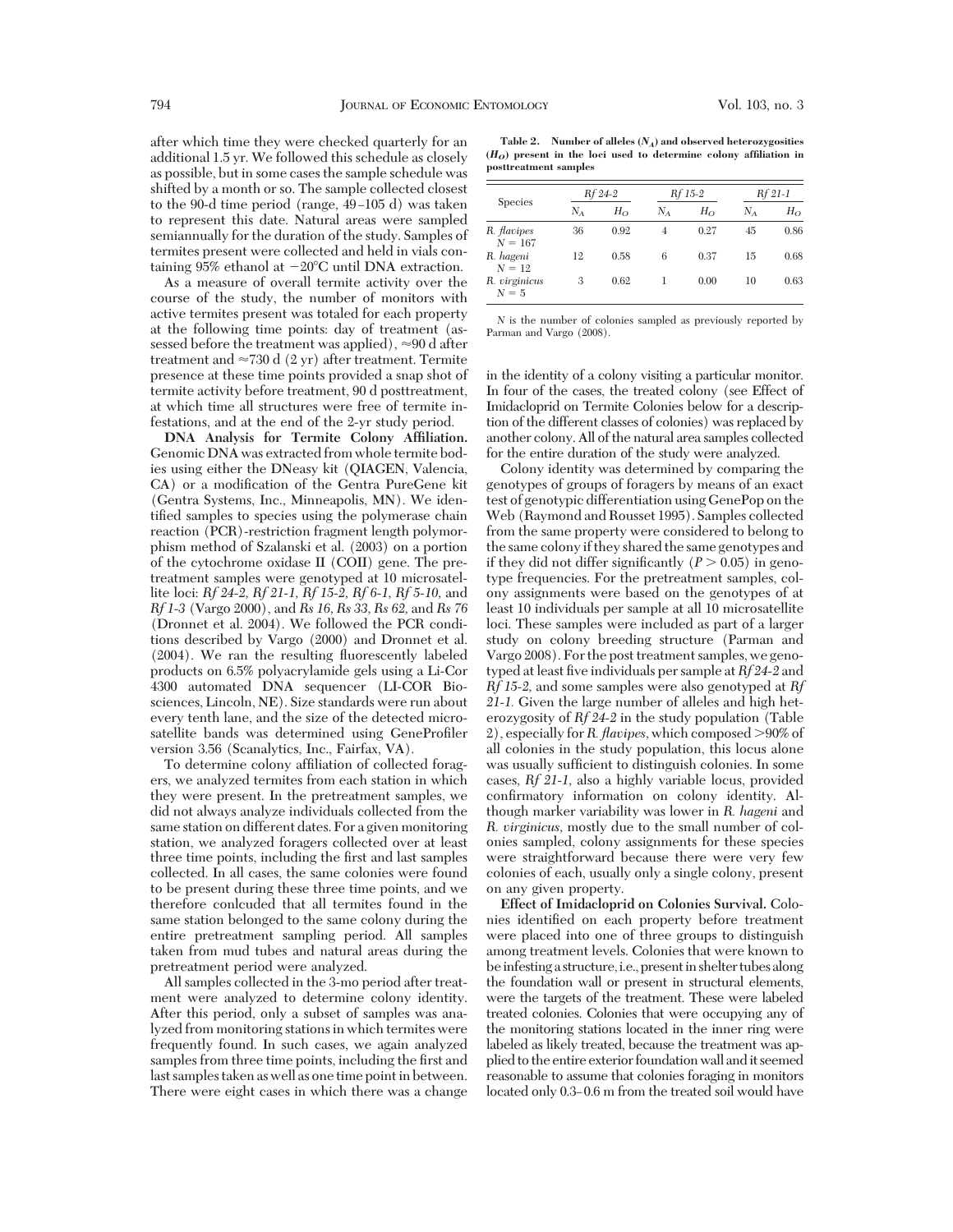been exposed to the treatment. Colonies located exclusively in the outer ring of monitors or in natural areas were considered untreated colonies.

For each property, we determined the number of colonies in each of the three categories (treated, likely treated, and untreated) that were either found again or not found again  $\approx 90$  d after treatment and anytime between 90-d posttreatment and the end of the study,  $\approx$  2 yr (730 d) after treatment. We used 90 d for the first time point because all activity of termites infesting structures had ceased by this time. We reasoned that any colony-level effects of the treatment should therefore be evident at 90 d posttreatment. Both the monitoring stations and natural areas were sampled at the 90-d time point. Between 90 d posttreatment and the end of the experiment, monitors were checked at least six times and natural areas were checked at least three times. If a sample collected during this time period was assigned to a colony present during the pretreatment period, then this colony was considered to have persisted. Colonies present during the pretreatment period but not detected again after treatment were considered to have disappeared. Not all colonies present in the pretreatment period were found again later in the study, including those in natural areas which were presumably untreated. To test the hypothesis that the treatment resulted in the elimination of treated colonies but not untreated colonies, we performed a Fisher exact test on the numbers of colonies in each of the three categories—treated, likely treated, and untreated—that were either found again or not found again. This was performed for both the 90 d posttreatment sample and the 90- to 730-d posttreatment period. At the end of the study, all houses were inspected by a pest management professional for signs of termite infestation.

**Colony Foraging Area Estimation.** The foraging area occupied by a colony was estimated by calculating the area enclosed by the simplest polygon connecting all the sampling points containing workers from that colony as described in Parman and Vargo (2008). Colonies present at only a single sampling site were assigned an area of  $1 \text{ m}^2$ , and those present at only two points were assigned an area equal to the distance between the points in square meters, e.g., a colony occupying two stations 5 m apart was assigned a foraging area of  $5 \text{ m}^2$ .

### **Results**

**General Description of Colonies Present Before Treatment.** Details of the construction type for each property as well as pretreatment characteristics, numbers of monitors, numbers of samples collected and numbers of colonies attacking each structure are given in Table 1. All but one of the properties had a single colony infesting the structure at the time of treatment; property CH had two colonies simultaneously infesting the house througha series of separatemud tubes.Of the 12 colonies infesting structures, 11 were *R. flavipes* and one was *R. virginicus.* During the pretreatment period, we found a total of 72 colonies present on all properties, including colonies attacking the structure and those in monitors

**Table 3. Effect of imidacloprid treatment on colonies of** *R. flavipes* **on residential properties in the Raleigh, NC, area**

|                                        | Pretreatment  | Count 90 d<br>posttreatment |               | Count 730 d<br>posttreatment |                 |
|----------------------------------------|---------------|-----------------------------|---------------|------------------------------|-----------------|
| Colony type                            | count         | Detected Not                |               | Detected                     | Not<br>detected |
| Treated<br>Likely treated<br>Untreated | 12<br>9<br>49 | 20                          | 10<br>5<br>29 | 35                           | 9<br>3<br>14    |

and natural areas in the yard, for an average of  $6.5 \pm 3.3$ colonies per property. This translated into an average density of  $70.0 \pm 50.8$  colonies per ha  $(28.3 \pm 20.6$  colonies per acre) for the 11 properties.

**Effect of Imidacloprid on Colony Survival.** Figures 1 and 2 show two representative properties with the locations of colonies present at the time of treatment 90 d posttreatment (or the sampling time closest to this time), and 730 d posttreatment. The colony infesting the structure in the BU property continued to persist throughout the study, whereas that in the SA property was not found at the 90-d sample or at any point later on. Table 3 shows the numbers of colonies of each type found on all properties at the time of treatment, at 90 d posttreatment and 90 to 730 d posttreatment.We were unable to find workers belonging to 10 of the 12 (83%) treated colonies 90 d after treatment. The frequency of treated colonies present at 90 d (17%) was less than half of the likely treated (44%) and untreated (41%) colonies. However, there was no significant difference among treatments at the 90 d posttreatment mark (*P* - 0.31; Fisher exact test). During the longer monitoring period from 90 to 730 d, we found additional colonies of all three categories, but mainly in the likely treated and untreated classes, where we were able to detect 67 and 71% of the original colonies, respectively, compared with only 25% (three of 12) of the treated colonies. The treatments differed significantly in the frequencies with which they were redetected (*P* = 0.01; Fisher exact test). To determine whether the significance value obtained was largely due to one of the colony classes, we subdivided the contingency table and performed pairwise tests using 2 by 2 tables. The results revealed that the difference was mainly due to the frequency of the treated colonies, because removal of this category produced a non significant  $table (P = 0.53)$ , whereas removal of the likely treated group produced a highly significant table  $(P = 0.004)$ and removal of the untreated colonies produced a table close to significance  $(P = 0.063)$ . From this we concluded that the treatment resulted in a significantly lower frequency of treated colonies being redetected compared with untreated colonies, most likely because most of the Treated colonies had been eliminated. The likely treated colonies appeared to experience an intermediate effect, because their frequencies did not differ significantly from the other two categories.

The activity of monitors located near the structure (inner monitors) and those further away from the foundation wall (outer monitors) is shown in Fig. 3. There was a decrease in termite activity in all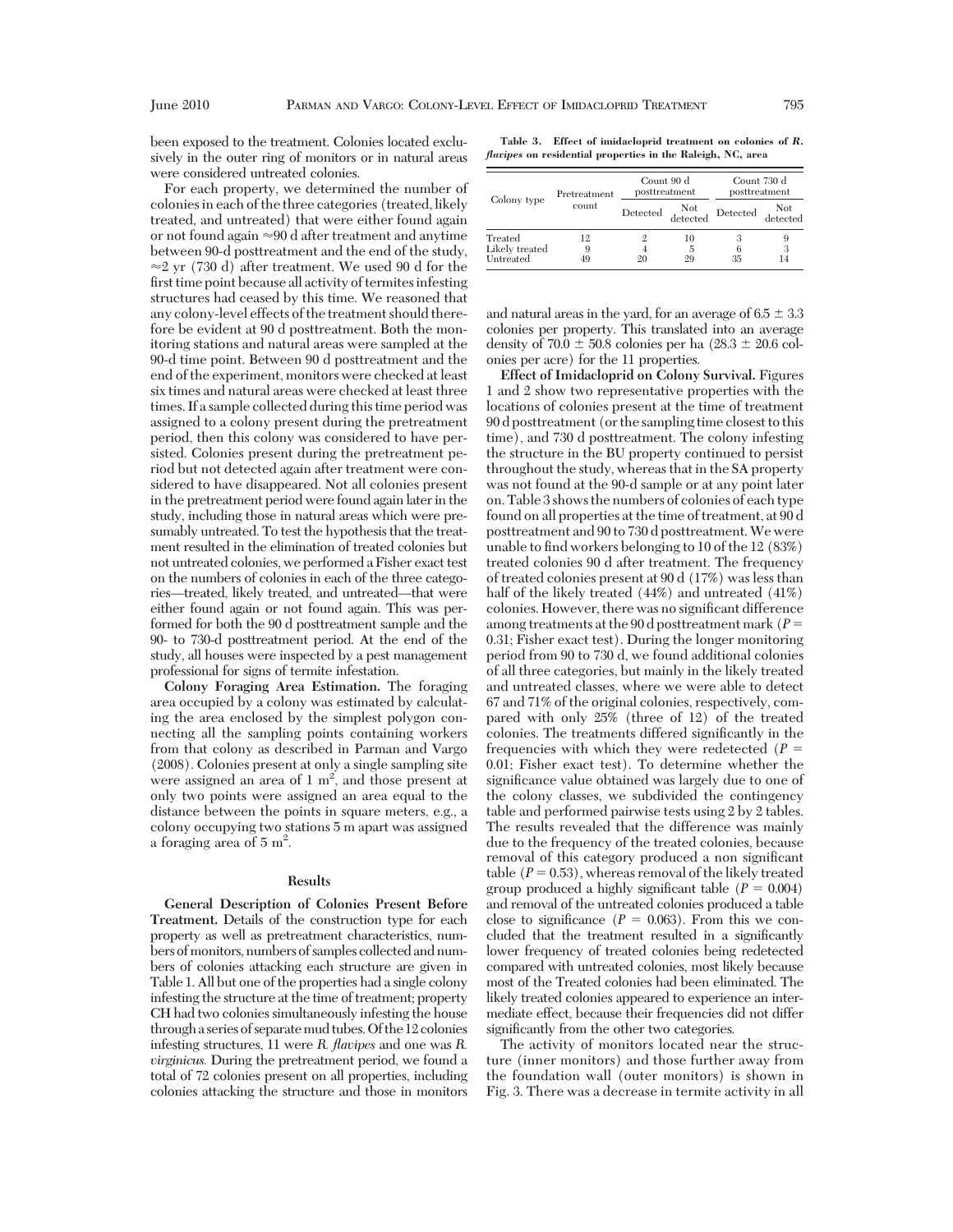

within 0.5 m from the foundation wall (inner monitors) and those further from the structures  $(2-20 \text{ m from the founda-}$ tion wall; outer monitors) throughout the study period. Three time points are shown: day of treatment, 90 d after treatment, and 730 d after treatment.

monitors 90 d after treatment. However, by the 2-yr mark, activity had rebounded in the outer monitors, but not in the inner monitors where fewer than 5% had termite activity. In addition to the 72 colonies we detected during the pretreatment period, we identified an additional 59 "new" colonies after the time of treatment. Most of these (55%) were located in natural areas; the remainder of colonies was found in the outer monitors in the yard.

**Colony Foraging Areas.** The *R. flavipes* colonies infesting the houses were more expansive than other colonies located elsewhere on the properties (Table 4). At the time of treatment, colonies infesting structures had on average 3 times the linear foraging distance  $(t_{25.9} = 3.185, P \le 0.005$ , two tailed test assuming unequal variances) and 4 times the foraging area as the

Table 4. Estimated size of foraging areas (mean  $\pm$  SD) of  $R$ . *flavipes* **colonies infesting houses and other colonies located on the same properties**

|                      | n  | Linear<br>$distance$ (m) | Foraging<br>area $(m^2)$ |
|----------------------|----|--------------------------|--------------------------|
| Infesting houses     | 11 | $12.0 \pm 6.5$           | $27.7 \pm 31.6$          |
| Not infesting houses | 51 | $3.9 \pm 4.5$            | $6.3 \pm 16.0$           |

other colonies present, although this latter difference was not significant  $(t_{14.0} = 2.06, P = 0.058,$  two tailed test assuming unequal variances). Of the three treated colonies still present at the end of the study, two were *R. flavipes* and one was*R. virginicus.* All of the colonies seemed to have undergone a reduction in the spatial area they occupied. By the end of the study, the two *R. flavipes* colonies went from foraging areas of 109.5 and  $56.3 \text{ m}^2$  before treatment to one and 11.5 m<sup>2</sup>, respectively. The *R. virginicus* colony, which was the most expansive colony in the study, went from 318.2  $m<sup>2</sup>$  before treatment to 36.1  $m<sup>2</sup>$  by the end of the study. Although the surviving treated colonies occupied larger initial foraging areas on average than did the treated colonies that were not found again  $(59.3 \pm 48.8)$ and  $15.4 \pm 11.89$  m<sup>2</sup>, respectively), this difference was not significant  $(P > 0.25; t\text{-test})$ .

#### **Discussion**

These results provide strong evidence that field applications of imidacloprid can have strong effects on subterranean termite colonies. Despite intensive sampling for 2 yr posttreatment, nine of 12 *Reticulitermes* spp. colonies that were treated with Premise were not detected again 90 d or longer after treatment, compared with 29% of untreated colonies that went undetected during the same time period. The most likely reason for the lower redetection frequency of the treated colonies was due to the elimination of many of them by imidacloprid application. Admittedly, we cannot know with certainty that treated colonies that went undetected again were eliminated; we can only state that we did not find evidence for them in the monitors or wood debris in the yard. It is possible that they were present but did not visit any of the monitors because their forager populations were reduced to small numbers of individuals who were not encountered by our sampling methods. In this regard, the untreated colonies served as controls because they provided baseline data for the frequency of redetection of colonies not exposed to termiticide. Over the course of the study, we were able to redetect 71% of the untreated colonies that were identified before the treatment was applied. The untreated colonies that were not detected again were missed by our sampling methods, moved away from the study site or died of natural causes. Using 71% as a baseline redetection frequency for colonies present on a property in the absence of termiticide application, we would expect to redetect eight to nine of the 12 treated colonies under the null hypothesis that the treatment had no effect on colonies. Instead, we redetected only three colonies, a significantly smaller number than expected, allowing us to reject the null hypothesis. Applying the 71% redetection rate to the treated colonies that disappeared from the study, we can conservatively estimate that of the nine treated colonies that were not redetected, six  $(9 \times 0.71 = 6.39)$  were either eliminated or had their forager population severely reduced as a result of the treatment, whereas three colonies may have been present but went undetected. Thus, at least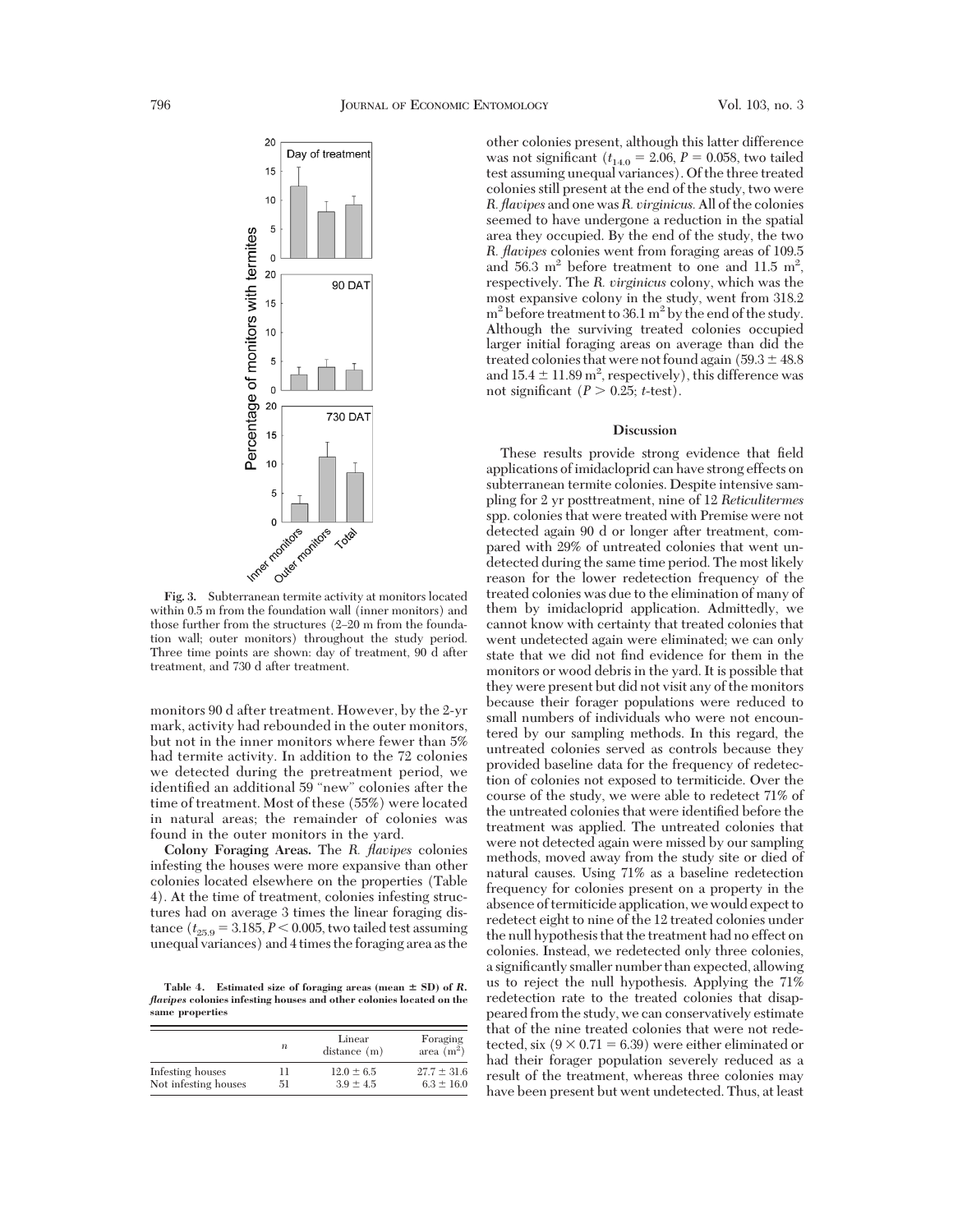half of the 12 treated colonies in this study experienced severe colony level effects, possibly resulting in colony death. In all cases, detectable termite activity in the houses ceased within 90 d of treatment and did not return for the duration of the 730 d study.

It is clear from our results that there was a strong colony-level impact on most treated colonies. Potter and Hillery (2002) reported similar findings in a field study conductedinKentucky.Theseauthorsinstalledalimited number of in-ground stations around four infested structures to which exterior treatments of Premise were applied. Each property was infested by a single colony of *R. flavipes,* as determined by marking termites present in some stations with a lipid-soluble dye and noting the presence of dyed termites in other stations. The stations, located 0.3–3.0 m from the site of treatment, were monitored for 13–14 mo after treatment. During this time, activity ceased in 19 of 33 stations, including all six stations at one site, and Potter and Hillery (2002) reported seeing dead termites in several of the stations.

There are two potential nonexclusive mechanisms by which imidacloprid applied to the soil could exert colony-level effects. First, there could be sufficient horizontal transfer of imidacloprid from exposed foragers who contact treated soil to naïve nestmates away from the treatment zone affecting termites throughout the entire colony. However, a recent laboratory study of *Reticulitermes hesperus* Banks by Haagsma and Rust (2007) found that 14C-labeled imidacloprid was not efficiently transferred among colony members away from the area of treatment, calling into question the importance of horizontal transfer within colonies. These authors reported that transfer, when it occurred, involved contact only, and occurred at rates of 7.5Ð16.5%. A second potential mechanism that could affect large numbers of individuals in colonies is direct contact of treated soil by all or most individuals in the colony and eventual colony attrition over time. *Reticulitermes*spp. workers exposed to lethal or sublethal doses of imidacloprid rapidly become immobilized and most do not move out of the treated zone (Thorne and Breisch 2001, Haagsma and Rust 2007), providing limited opportunity for transfer of the active ingredient to naïve nestmates. If contact of treated soil causes workers to cease locomotion and eventually die, and if a substantial number of a colony's foragers tunnel into treated soil, then a colony's worker force could be decimated resulting in severe colony-level impacts and possible colony death. Under the attrition mechanism, colonies that abandon treated soil before experiencing a large loss of workers, for example by favoring alternative food sources away from the structure, could survive treatment. In this regard, it is of interest to note that most colonies in the study area have limited foraging ranges and probably feed on localized food resources (Parman and Vargo 2008). However, one of the surviving treated colonies was foraging on a large loblolly pine stump out in the yard (property BU; Fig. 1), where it persisted for the duration of the study and which presumably served as alarge food source throughout the study period. Whether access to this food source was a factor in the colony's survival, we

could not determine, nor could we determine whether other surviving colonieshadaccess to similarlylarge food sources away from the treated area.

The high frequency with which likely treated colonies were redetected in the current study was surprising given the proximity of foragers to soil receiving imidacloprid application  $(0.3-0.6 \text{ m})$ . We expected that colonies this close to the treatment zone would be exposed to the termiticide due to tunneling through treated soil by foragers. Yet, these colonies continued to be detected throughout the study at about the same frequency as the untreated colonies located further away from the application site. Based on these results, we conclude that foragers in these colonies either did not contact treated soil, or did so to such a small extent that these colonies were not strongly impacted. Similar results were obtained by Osbrink et al. (2005) who reported no detectable effect of imidacloprid treatment on *C. formosanus* colonies located 1–3 m from the site of soil application. Based on their results, these authors concluded that imidacloprid treatment did not significantly impact *C. formosanus* colonies. However, unlike the current study, Osbrink et al. (2005) did not include any treated colonies, that is, colonies with observed activity on or immediately adjacent to the foundation wall where the treatment was applied. In our study we found that treated colonies, which were known to receive exposure, were measurably affected by imidacloprid treatment, whereas likely treated colonies were not. Thus it is possible that both in the present investigation and in the study by Osbrink et al. (2005), that many colonies active near but not in the buildings  $(0.3-3.0 \text{ m from the foundation})$ wall) were not exposed to the treatment applied along the foundation wall. Exposure of colonies requires that foragers either be present in the soil at the site of insecticide application or they contact the treated soil after application. Thus, conclusions regarding colonylevel effects of liquid termiticide should be based on colonies known to be exposed to treated soil and not just located near the site of application. In addition, such studies should involve tracking exposed colonies over time through genetic markers or other means of colony identification.

There are at least two nonexclusive explanations for the survival of some of the treated and likely treated colonies after imidacloprid application. First, there is reported variation among colonies of *R. flavipes* (Ramakrishnan et al. 2000) and *R. virginicus* (Thorne and Breisch 2001) in susceptibility of imidacloprid exposure applied at or above the label rate of 50 ppm. It is possible that the *R. flavipes* colonies in the current study population varied in imidacloprid susceptibility and that the treatment was not sufficient to kill off the entire populations of the more resistant colonies, even though it was sufficient to eliminate foragers of all colonies from continued feeding on the structures. Second, a previous study showed that workers of *R. virginicus* exposed to even high doses of imidacloprid (100 ppm) for short periods were able to recover, although they showed reduced tunneling activity compared with unexposed nestmates (Thorne and